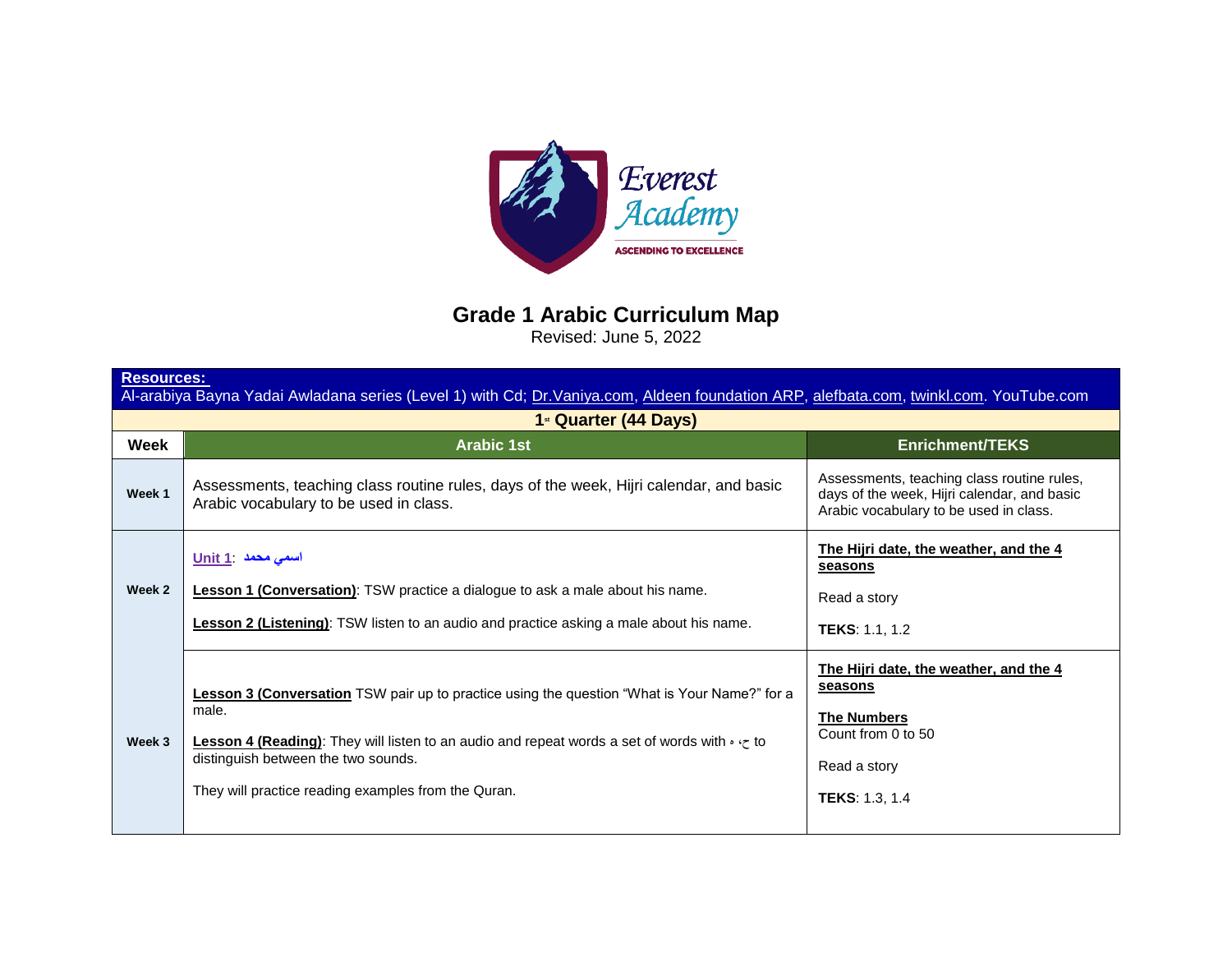| week4   | <b>Lesson 5 (Writing):</b> TSW practice writing words with $\frac{1}{2}$ at the beginning, in the middle, and at<br>the end.<br><b>Class activity:</b> TSW color a picture.                                                                                                                                                 | The Hijri date, the weather, and the 4<br>seasons<br><u>The colors</u><br>بني-أبيض-أخضر-برتقالي-أصفر-أسود-أزرق- أحمر<br><b>TEKS: 1.5</b>                                   |
|---------|-----------------------------------------------------------------------------------------------------------------------------------------------------------------------------------------------------------------------------------------------------------------------------------------------------------------------------|----------------------------------------------------------------------------------------------------------------------------------------------------------------------------|
| Week 5  | <b>Unit 1 Review/Test</b>                                                                                                                                                                                                                                                                                                   | <b>TEKS:</b> 1.1, 1.2, 1.3, 1.4, 1.5                                                                                                                                       |
| Week 6  | اسْمى خُديجَة .Unit 2<br><b>Lesson 1 (Conversation)</b> : ): TSW practice a dialogue to ask a female about her name.<br><b>Lesson 2 (Listening)</b> : TSW listen to an audio and practice asking a female about her<br>name.(feminine).<br>Lesson 3 (Conversation): TSW pair up to practice asking a female about her name. | The Hijri date, the weather, and the 4<br>seasons<br><b>The Demonstrative Pronouns</b><br>هَٰذَا، هَذِه<br><b>TEKS: 2.1, 2.2</b><br>The Hijri date, the weather, and the 4 |
| Week 7  | to Lesson 4 (Reading): They will listen to an audio and repeat words a set of words with $\zeta$ & <sup>1</sup> to<br>distinguish between the two sounds.<br>They will practice reading examples from the Quran.                                                                                                            | seasons<br>Read a story<br><b>TEKS: 2.3, 2.4</b>                                                                                                                           |
| Week 8  | at the beginning, in the middle, and رو ازو و Lesson 5 (Writing): TSW practice writing words with<br>at the end.<br>Class activity: TSW sing "Talaa al Badru Alayna".                                                                                                                                                       | The Hijri date, the weather, and the 4<br>seasons<br><b>The Family Members</b><br>أَبٍ، أَمٍّ، عَمٍّ، أَخ، خَالَ<br><b>TEKS: 2.5</b>                                       |
| Week 9  | <b>Unit 2 Review/Test</b>                                                                                                                                                                                                                                                                                                   | TEKS: 2.1, 2.2, 2.3, 2.4, 2.5                                                                                                                                              |
| Week 10 | <b>End of Term Activities &amp; Centers</b>                                                                                                                                                                                                                                                                                 | <b>Centers</b>                                                                                                                                                             |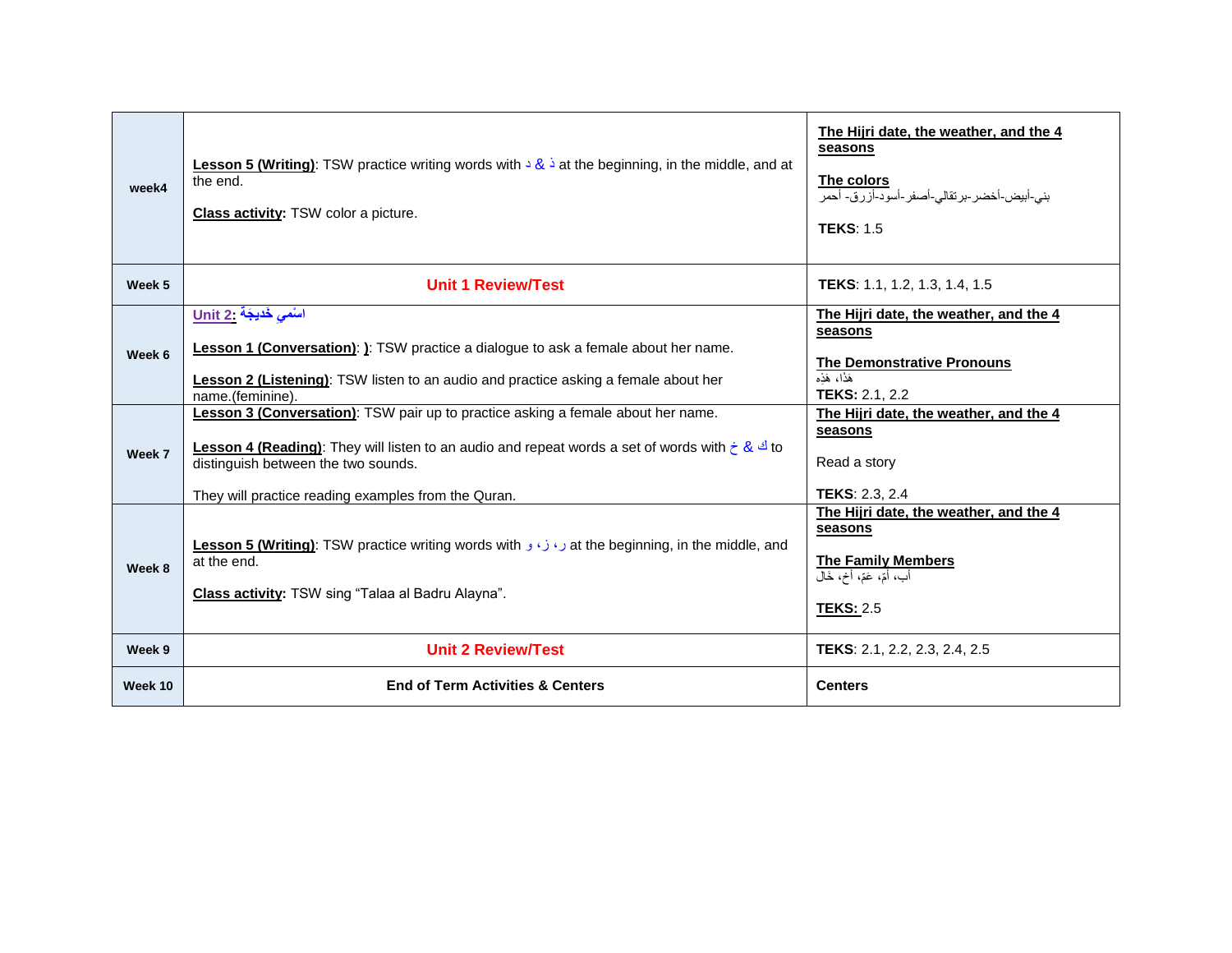| <b>Resources:</b><br>Al-arabiya Bayna Yadai Awladana series (Level 1) with Cd; Dr. Vaniya.com, Aldeen foundation ARP, alefbata.com, twinkl.com. YouTube.com |                                                                                                                                                                                                                                                                                                                         |                                                                                                                                                                 |  |
|-------------------------------------------------------------------------------------------------------------------------------------------------------------|-------------------------------------------------------------------------------------------------------------------------------------------------------------------------------------------------------------------------------------------------------------------------------------------------------------------------|-----------------------------------------------------------------------------------------------------------------------------------------------------------------|--|
|                                                                                                                                                             | 2 <sup>nd</sup> Quarter (43 Days)                                                                                                                                                                                                                                                                                       |                                                                                                                                                                 |  |
| Week                                                                                                                                                        | 1 <sup>st</sup> Arabic                                                                                                                                                                                                                                                                                                  | <b>Enrichment/TEKS</b>                                                                                                                                          |  |
| Week 1                                                                                                                                                      | كَيفَ حَالُكَ؟ : Unit 3<br>Lesson 1 (Conversation): TSW practice a dialogue to ask a male about his state.<br>Lesson 2 (Listening): TSW listen to an audio and practice asking a male about his state.                                                                                                                  | The Hijri date, the weather, and the 4<br>seasons<br>The Nouns Gender<br>The difference between feminine and<br>masculine nouns<br><b>TEKS: 3.1, 3.2</b>        |  |
| Week 2                                                                                                                                                      | <b>Lesson 3 (Conversation)</b> : TSW pair up to practice asking a male about his state.<br>to in the yould listen to an audio and repeat words a set of words with $\frac{1}{8}$ to<br>distinguish between the two sounds.<br>They will practice reading examples from the Quran.                                       | The Hijri date, the weather, and the 4<br>seasons<br>Read a story<br><b>TEKS: 3.3, 3.4</b>                                                                      |  |
| Week 3                                                                                                                                                      | ,at the beginning, in the middle, الصوت في at the beginning, in the middle,<br>and at the end.<br>Class activity: TSW find the difference between 2 similar photos.                                                                                                                                                     | The Hijri date, the weather, and the 4<br>seasons<br><b>Adjectives &amp; Opposites</b><br>تَقِيل، خَفِيفٌ كَبِيرٌ، صَغِيرٌ، طَوِيلٌ، قَصِير<br><b>TEKS: 3.5</b> |  |
| Week 4                                                                                                                                                      | <b>Unit 3 Review/Test</b>                                                                                                                                                                                                                                                                                               | TEKS: 3.1, 3.2, 3.3, 3.4, 3.5                                                                                                                                   |  |
| Week 5                                                                                                                                                      | كَيفَ حَالُكِ؟ : Unit 4<br><b>Lesson 1 (Conversation)</b> : TSW practice a dialogue to ask a female about her state.<br><b>Lesson 2 (Listening)</b> : TSW listen to an audio and practice asking a female about her state.<br><b>Lesson 3 (Conversation)</b> : TSW pair up to practice asking a female about her state. | The Hijri date, the weather, and the 4<br>seasons<br>Read a story<br>TEKS: 3.1, 3.2, 3.3                                                                        |  |
| Week 6                                                                                                                                                      | to is the Soon 4 (Reading): They will listen to an audio and repeat words a set of words with $\frac{1}{2}$ & $\frac{1}{2}$ to<br>distinguish between the two sounds.<br>They will practice reading examples from the Quran.                                                                                            | The Hijri date, the weather, and the 4<br>seasons<br><b>The Question Words</b><br>مَتَى؟، أَيْنَ؟، هَلْ؟، كَيفَ؟، لِمَاذَا؟<br><b>TEKS: 3.4, 3.5</b>            |  |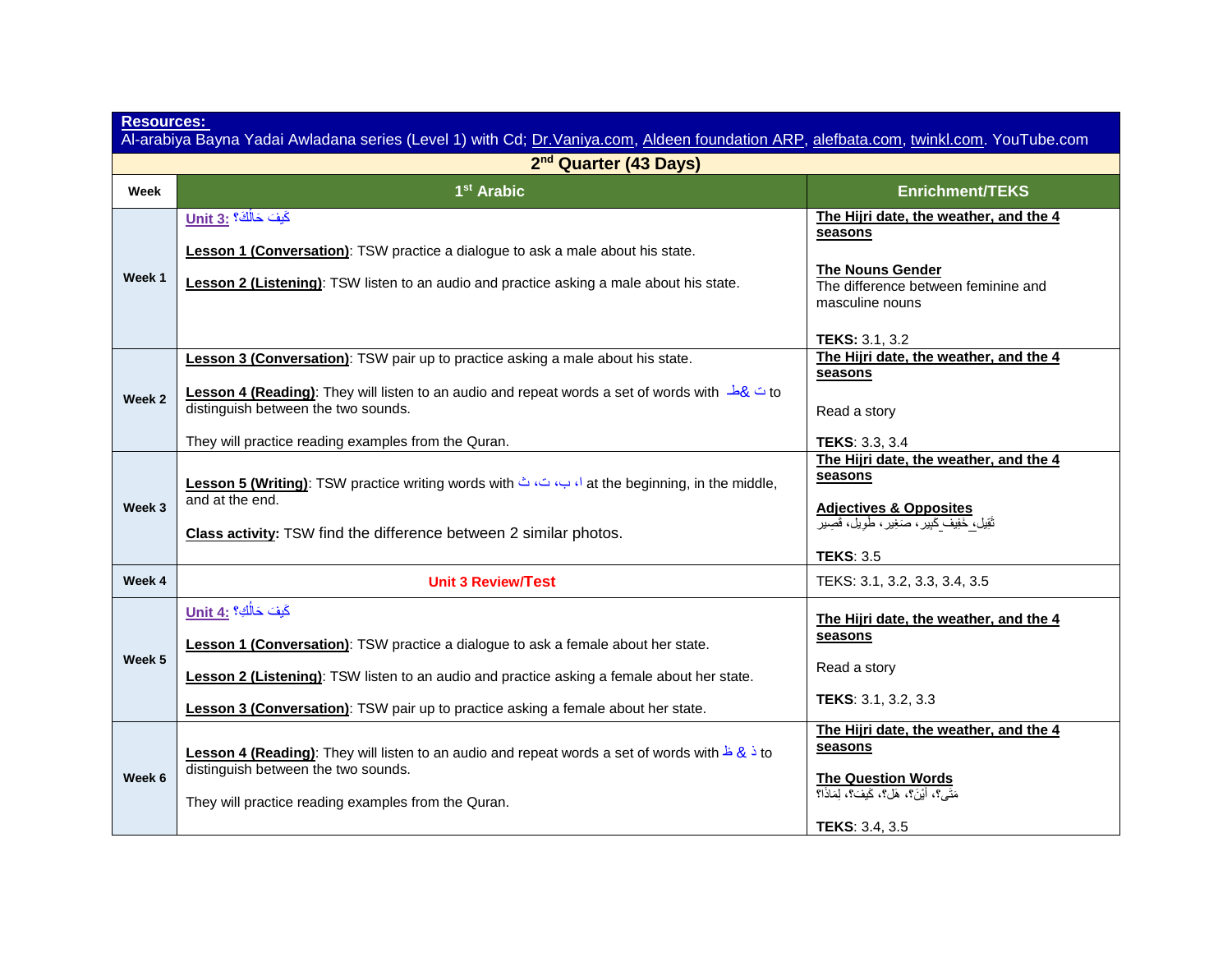|        | <b>Lesson 5 (Writing):</b> TSW practice writing words with $\frac{1}{2}$ at the beginning, in the middle, and<br>at the end. |                                                                                                             |
|--------|------------------------------------------------------------------------------------------------------------------------------|-------------------------------------------------------------------------------------------------------------|
|        | <b>Class activity:</b> They will count the letters on chart, color the boxes, and put a number.                              |                                                                                                             |
| Week 7 | <b>Unit 4 Review/Test</b>                                                                                                    | <b>TEKS:</b> 4.1, 4.2, 4.3, 4.4, 4.5                                                                        |
| Week 8 | Benchmark (Do you remember? Cumulative test for units 1, 2, 3, 4)                                                            | TEKS: 1.1, 1.2, 1.3, 1.4, 1.5, 2.1, 2.2, 2.3, 2.4,<br>2.5, 3.1, 3.2, 3.3, 3.4, 3.5, 4.1, 4.2, 4.3, 4.4, 4.5 |

| <b>Resources:</b><br>Al-arabiya Bayna Yadai Awladana series (Level 1) with Cd; Dr.Vaniya.com, Aldeen foundation ARP, alefbata.com, twinkl.com. YouTube.com |                                                                                                                                                             |                                                                                                |
|------------------------------------------------------------------------------------------------------------------------------------------------------------|-------------------------------------------------------------------------------------------------------------------------------------------------------------|------------------------------------------------------------------------------------------------|
| 3rd Quarter (43 Days)                                                                                                                                      |                                                                                                                                                             |                                                                                                |
| Week                                                                                                                                                       | $1st$ Arabic                                                                                                                                                | <b>Enrichment/TEKS</b>                                                                         |
|                                                                                                                                                            | 1)الأعْداد <u>) Unit 5:</u>                                                                                                                                 | The Hijri date, the weather, and the 4<br>seasons                                              |
| Week 1                                                                                                                                                     | <b>Lesson 1 (Conversation)</b> : TSW practice a dialogue to learn how to count from 1 to 5                                                                  | The Numbers from 1 to 50<br>They will learn the numbers 1 to 50.                               |
|                                                                                                                                                            | <b>Lesson 2 (Listening):</b> TSW listen to an audio and practice saying the numbers from 1 to 5.                                                            | <b>TEKS: 3.1, 3.2</b>                                                                          |
| Week 2                                                                                                                                                     | Lesson 3 (Conversation): TSW pair up to practice counting from 1 to 5.                                                                                      | The Hijri date, the weather, and the 4<br>seasons                                              |
|                                                                                                                                                            | a b b b conson 4 (Reading): They will listen to an audio and repeat words a set of words with $\omega$ & $\omega$ to<br>distinguish between the two sounds. | Read a story                                                                                   |
|                                                                                                                                                            | They will practice reading examples from the Quran.                                                                                                         | <b>TEKS: 3.3, 3.4</b>                                                                          |
| Week 3                                                                                                                                                     | .at the beginning, in the middle, طماحة الله عنه ق at the beginning, in the middle,<br>and at the end.                                                      | The Hijri date, the weather, and the 4<br>seasons<br><b>The Fruits</b><br>تُفَّاح، مَوز، عِنَب |
|                                                                                                                                                            | <b>Class activity:</b> They will color a picture.                                                                                                           | <b>TEKS: 3.5</b>                                                                               |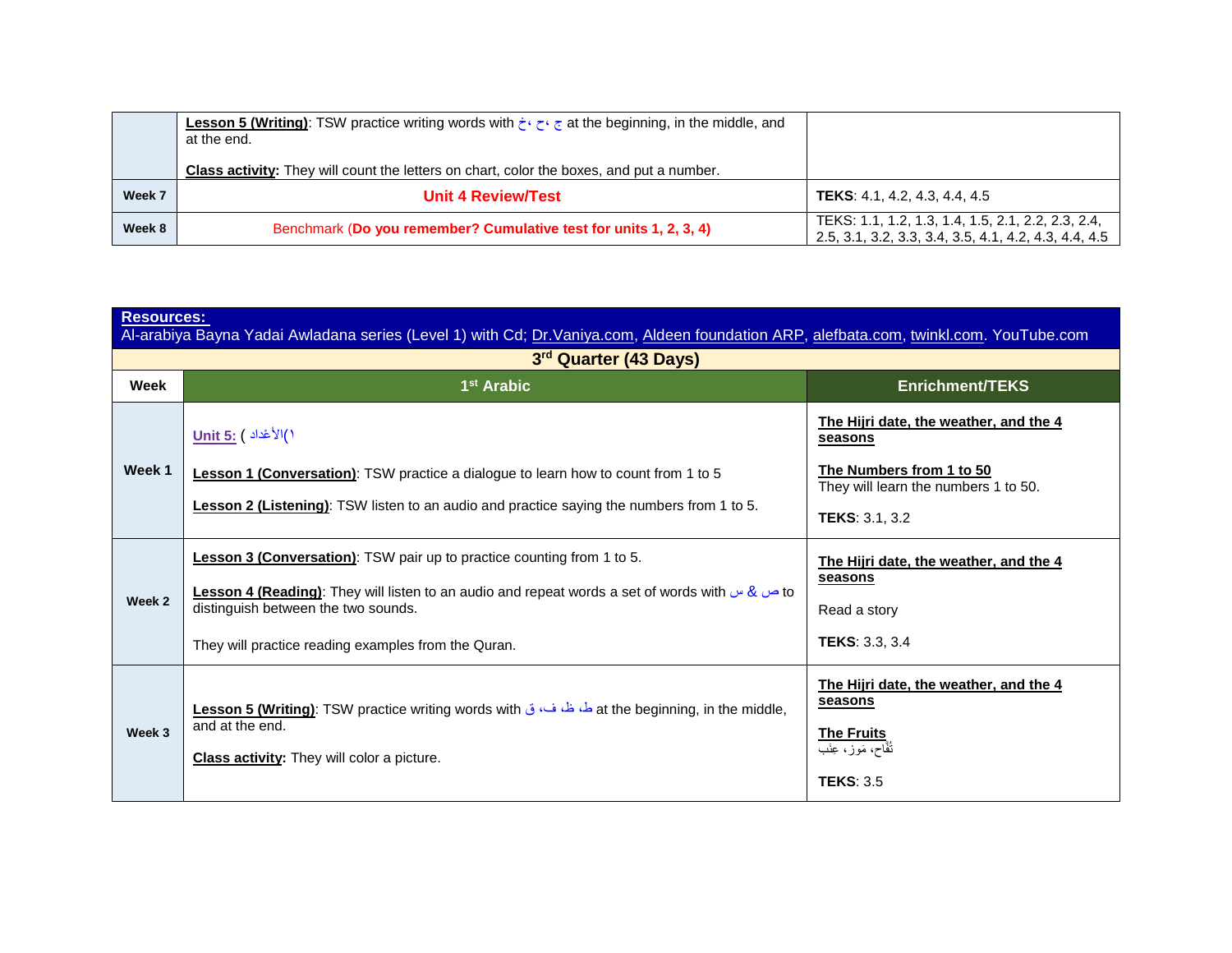| Week 4  | Unit 5 Review/Test                                                                                                                                                                                                        | <b>TEKS:</b> 5.1, 5.2, 5.3, 5.4, 5.5                                                                                                                                |
|---------|---------------------------------------------------------------------------------------------------------------------------------------------------------------------------------------------------------------------------|---------------------------------------------------------------------------------------------------------------------------------------------------------------------|
| Week 5  | y)(۲ عُداد ) <u>:Unit 6</u><br><b>Lesson 1 (Conversation)</b> : TSW practice a dialogue to learn how to count from 6 to 10.<br>Lesson 2 (Listening): TSW listen to an audio and practice saying the numbers from 6 to 10. | The Hijri date, the weather, and the 4<br>seasons<br><b>The Time</b><br>They will learn how to tell the time.                                                       |
| Week 6  | Lesson 3 (Conversation): TSW pair up to practice counting from 1 to 5.                                                                                                                                                    | <b>TEKS: 6.1, 6.2</b><br>The Hijri date, the weather, and the 4<br>seasons<br>The Numbers 1 to 50<br>They will learn how to count from 1 to 50.<br><b>TEKS: 6.4</b> |
| Week 7  | to د & ض Lesson 4 (Reading): They will listen to an audio and repeat words a set of words with حض د Lesson 4<br>distinguish between the two sounds.<br>They will practice reading examples from the Quran.                | The Hijri date, the weather, and the 4<br>seasons<br>Read a story                                                                                                   |
| Week 8  | at the beginning, in the middle, هو at the beginning, in the middle,<br>and at the end.<br><b>Class activity:</b> They will color a picture.                                                                              | <b>TEKS: 6.5</b><br>The Hijri date, the weather, and the 4<br>seasons<br>Read a story<br><b>TEKS: 6.5</b>                                                           |
| Week 9  | <b>Unit 6 Review/Test</b>                                                                                                                                                                                                 | TEKS: 6.1, 6.2, 6.3, 6.4, 6.5                                                                                                                                       |
| Week 10 | <b>End of term Activities and Centers</b>                                                                                                                                                                                 | <b>Centers</b>                                                                                                                                                      |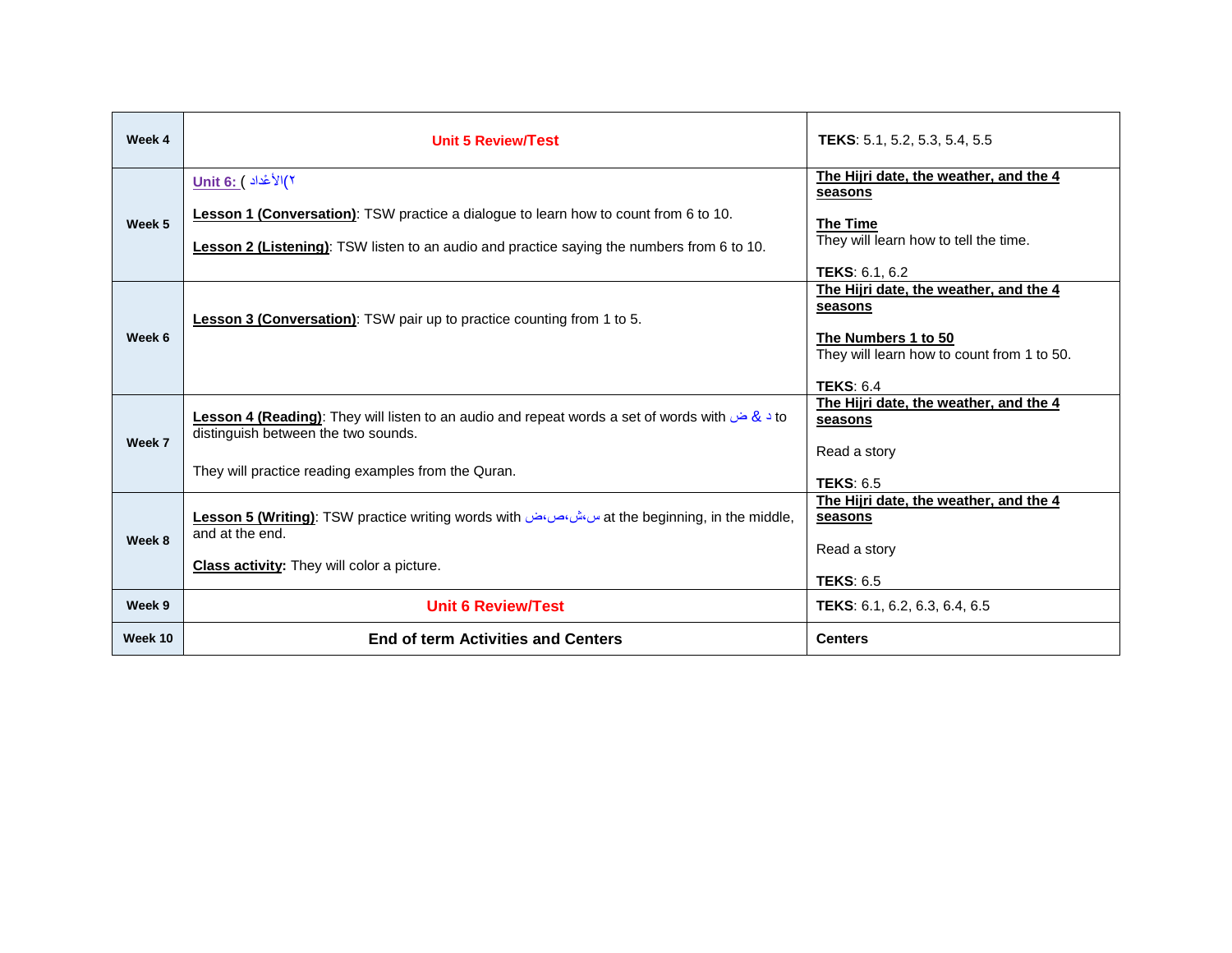| <b>Resources:</b><br>Al-arabiya Bayna Yadai Awladana series (Level 1) with Cd; Dr.Vaniya.com, Aldeen foundation ARP, alefbata.com, twinkl.com. YouTube.com |                                                                                                                                                                                                                                                                                                                       |                                                                                            |
|------------------------------------------------------------------------------------------------------------------------------------------------------------|-----------------------------------------------------------------------------------------------------------------------------------------------------------------------------------------------------------------------------------------------------------------------------------------------------------------------|--------------------------------------------------------------------------------------------|
| 4th Quarter (46 Days)                                                                                                                                      |                                                                                                                                                                                                                                                                                                                       |                                                                                            |
| Week                                                                                                                                                       | 1 <sup>st</sup> Arabic                                                                                                                                                                                                                                                                                                | <b>Enrichment/TEKS</b>                                                                     |
| Week<br>-1                                                                                                                                                 | $Unit$ 7: مُداد ) $\sqrt[3]{(r)}$<br>Lesson 1 (Conversation): TSW practice a dialogue to learn how to use the numbers 1 to 5 with<br>feminine nouns.                                                                                                                                                                  | The Hijri date, the weather, and the 4<br>seasons<br><b>The Time</b>                       |
|                                                                                                                                                            | Lesson 2 (Listening): TSW listen to an audio and practice saying the numbers from 1 to 5 with<br>feminine nouns.                                                                                                                                                                                                      | They will learn how to tell the time.<br>TEKS: 6.1, 6.2                                    |
| <b>Week</b><br>$\overline{2}$                                                                                                                              | <b>Lesson 3 (Conversation)</b> : TSW pair up to practice using from 1 to 5 with feminine nouns.<br><b>Lesson 4 (Reading):</b> They will listen to an audio and repeat words a set of words with $\frac{1}{8}$ $\epsilon$ to<br>distinguish between the two sounds.                                                    | The Hijri date, the weather, and the 4<br>seasons<br>Read a story                          |
| Week<br>3                                                                                                                                                  | They will practice reading examples from the Quran.<br>at the beginning, in the middle, as with المالي at the beginning, in the middle,<br>and at the end.                                                                                                                                                            | <b>TEKS: 7.3, 7.4</b><br>The Hijri date, the weather, and the 4<br>seasons<br>Read a story |
| <b>Week</b>                                                                                                                                                | <b>Class activity:</b> They will color a picture.<br><b>Unit 7 Review/Test</b>                                                                                                                                                                                                                                        | <b>TEKS: 7.5</b><br>TEKS: 6.1, 6.2, 6.3, 6.4, 6.5                                          |
| 4<br><b>Week</b><br>5                                                                                                                                      | <sup>2</sup> )الأعْداد ) :Unit 8<br><b>Lesson 1 (Conversation)</b> : TSW practice a dialogue to learn how to count from 6 to 10 with feminine<br>nouns.                                                                                                                                                               | The Hijri date, the weather, and the 4<br>seasons                                          |
|                                                                                                                                                            | Lesson 2 (Listening): TSW listen to an audio and practice saying the numbers from 6 to 10<br>feminine nouns.                                                                                                                                                                                                          | <b>TEKS: 8.1, 8.2</b>                                                                      |
| <b>Week</b><br>6                                                                                                                                           | Lesson 3 (Conversation): TSW pair up to practice saying the numbers from 6 to 10 feminine<br>nouns.<br>to distinguish فَ & غ Lesson 4 (Reading): They will listen to an audio and repeat a set of words with ightard to distinguish<br>between the two sounds.<br>They will practice reading examples from the Quran. | The Hijri date, the weather, and the 4<br>seasons<br><b>TEKS: 8.3, 8.4</b>                 |
| Week<br>$\overline{7}$                                                                                                                                     | Lesson 5 (Writing): TSW practice writing words with $\xi$ & it the beginning, in the middle, and at<br>the end.                                                                                                                                                                                                       | The Hijri date, the weather, and the 4<br>seasons                                          |